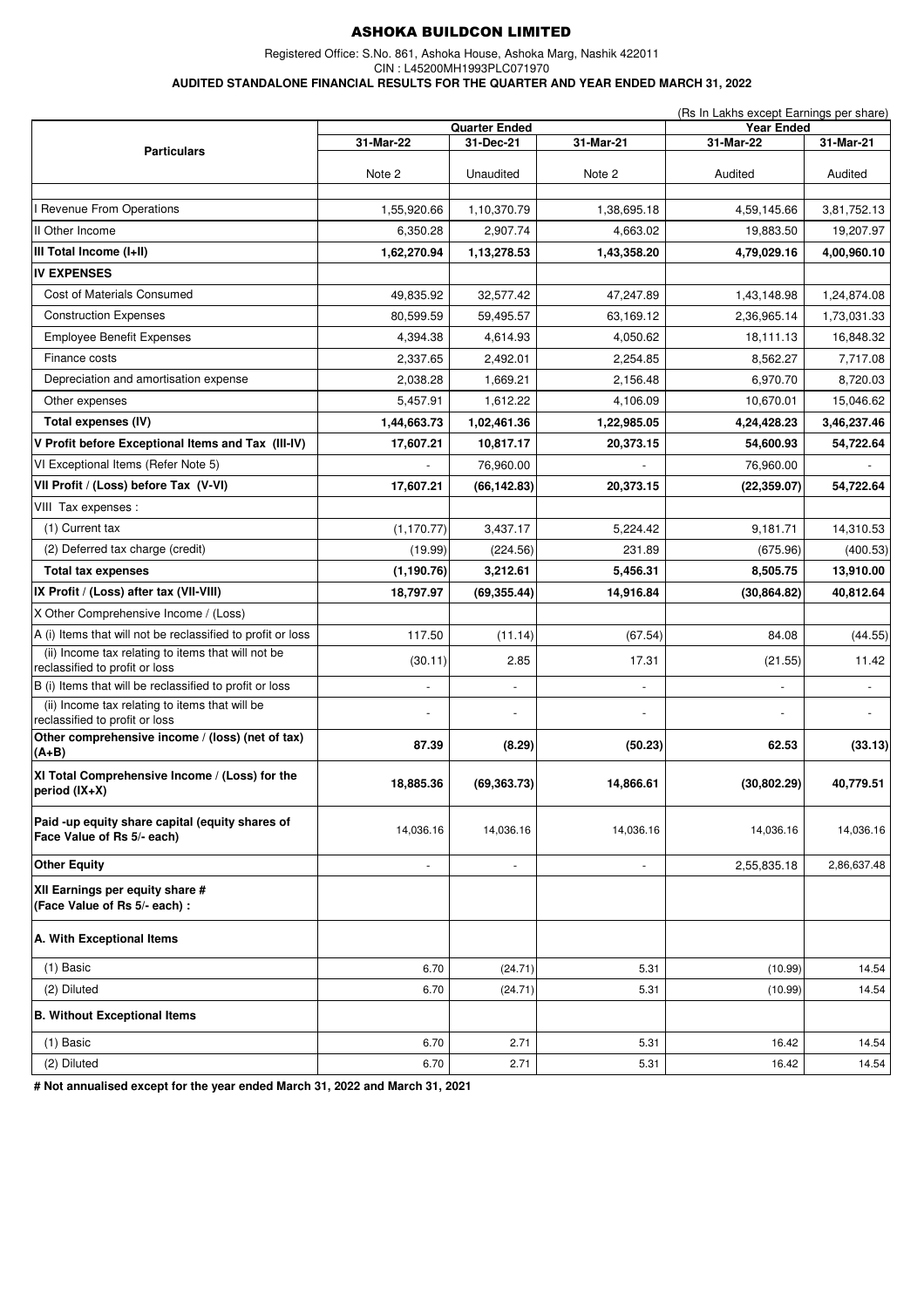Registered Office: S.No. 861, Ashoka House, Ashoka Marg, Nashik 422011 CIN : L45200MH1993PLC071970

#### **Notes:**

1. The audited standalone financial results have been reviewed by the Audit Committee and approved by the Board of Directors of the Company at its meeting held on May 25, 2022.

2. Figures for the quarter ended March 31, 2022 and March 31, 2021 are balancing figures between audited figures in respect of full financial year and the unaudited figures up to the third quarter ended December 31 for respective years which were subjected to limited review.

3. As permitted by paragraph 4 of Ind AS 108, "Operating Segments", notified under section 133 of the Companies Act, 2013, read together with the relevant rules issued thereunder, if a single financial report contains both consolidated financial results and the separate financial results of the parent, segment information need to be presented only on the basis of the consolidated financial results.Thus, disclosure required by Regulation 33 of the SEBI (Listing Obligations & Disclosure Requirements) Requiations, 2015 on segment wise revenue results and capital employed are given in consolidated financial results.

4. The Code on Social Security, 2020 ('Code') has been notified in the Official Gazette in September 2020 which could impact the contribution by the Company towards certain employment benefits. The effective date from which the changes and rules would become applicable is yet to be notified. Impact of the changes will be assessed and accounted in the relevant period of notification of relevant provisions.

#### 5. Exceptional items:

During the year, the Company, Ashoka Concessions Limited ('ACL' or 'Subsidiary'), Viva Highways Limited and SBI Macquarie ('Investors') have entered into an agreement to elaborate on the terms of understanding in relation to the exit options of the investors and towards the obligations assumed by the Company which may be discharged through the sale/restructuring of certain identified assets.

ACL has also entered into Share Subscription cum Purchase agreements ('SSPA') for sale of its entire stake in five of its Build, Operate and Transfer (BOT) subsidiaries namely Ashoka Belgaum Dharwad Tollway Limited, Ashoka Highways (Durg) Limited, Ashoka Highways (Bhandara) Limited, Ashoka Dhankuni Kharagpur Tollway Limited, Ashoka Sambalpur Baragarh Tollway Limited for an aggregate amount of Rs 1,33,700 lakhs which is subject to requisite approvals and adjustment on account of changes in working capital as at closing date.

Pursuant to the said SSPA, the investments made in and loans given to the above mentioned entities have been classified as assets held for sale and accounted at lower of its carrying amount and estimated realisable value (excluding impact of unrecognised claims receivable, if any, filed by the subsidiaries with respective authorities).

Further, the Company also has entered into settlement agreement with ACL for waiving of interest accrued on loans given to ACL.

Pursuant to the above agreements, the Company has performed assessment of carrying value of its investments in equity shares, compulsory convertible debentures, loans given to ACL and the above-mentioned subsidiaries and remeasured its obligation towards Investors and has accordingly recognised an expense of Rs 76,960.00 lakhs (including write off of accrued interest of Rs 20,681.83 lakhs on loans given) which is disclosed as an exceptional item in the accompanying standalone financial results.

6. During the current quarter, the Company has initiated the sale of its investment in GVR Ashoka Chennai ORR Limited (a joint venture of the Company) for which Share Purchase Agreement (SPA) with the Buyer has been signed subsequent to the year-end for consideration of Rs 68,600 lakhs, subject to certain adjustments specified in SPA, towards its equity investments, loans given and other receivables from the said joint venture. Accordingly, the said investment along with loans and other receivables amounting to Rs.34,635.34 lakhs have been classified as held for sale.

7. Previous period/year figures have been re-grouped/re-classified wherever necessary.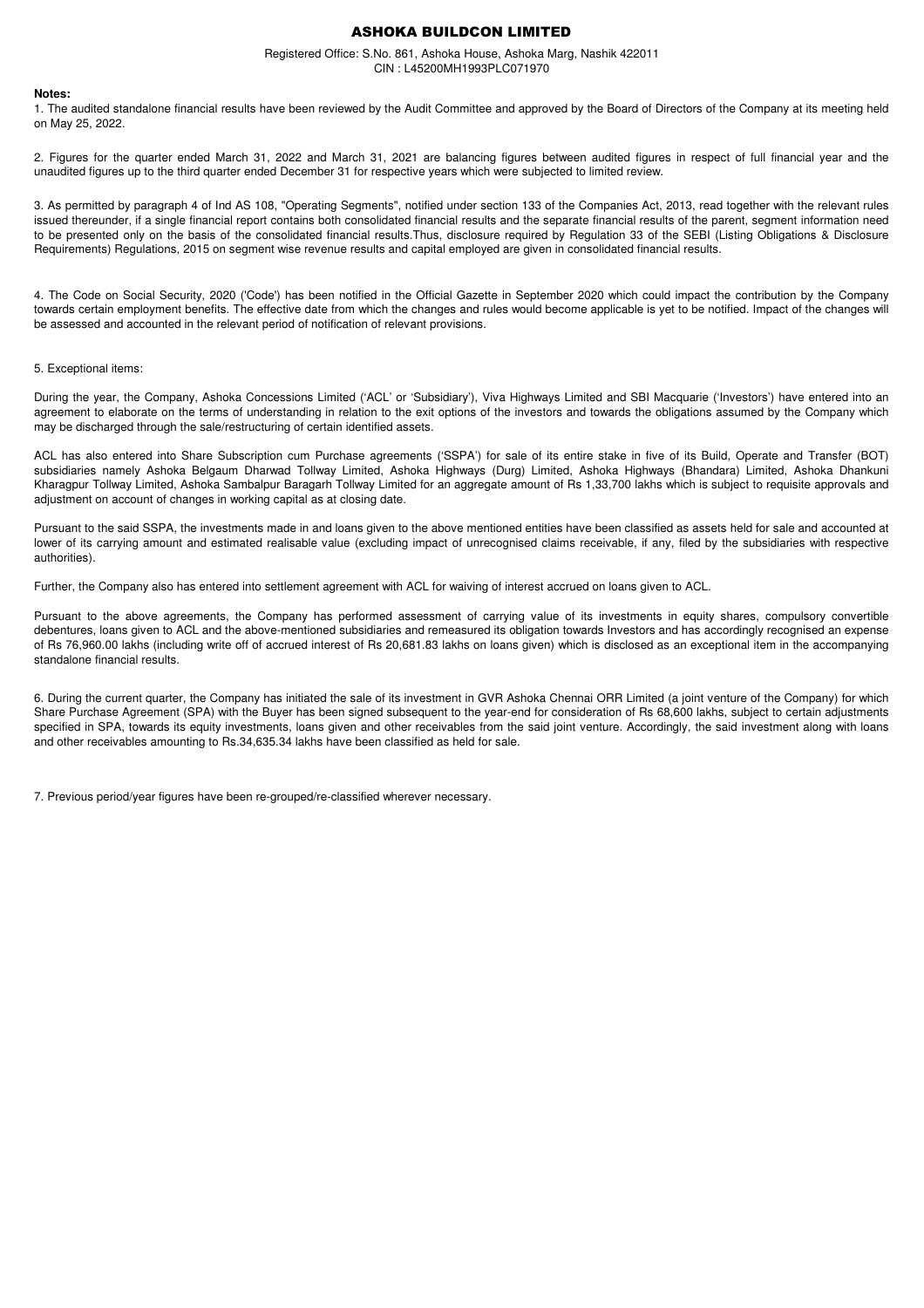Registered Office: S.No. 861, Ashoka House, Ashoka Marg, Nashik 422011 CIN : L45200MH1993PLC071970

## **8. STATEMENT OF ASSETS AND LIABILITIES AS AT MARCH 31, 2022**

| <b>Particulars</b>                                                                          |             |             |
|---------------------------------------------------------------------------------------------|-------------|-------------|
|                                                                                             | As at       | As at       |
|                                                                                             | 31-Mar-22   | 31-Mar-21   |
|                                                                                             | Audited     | Audited     |
|                                                                                             |             |             |
| (I) ASSETS                                                                                  |             |             |
| <b>NON-CURRENT ASSETS</b>                                                                   |             |             |
| (a) Property, plant and equipment                                                           | 26,215.71   | 26,820.45   |
| (b) Capital work-in-progress                                                                | 173.97      | 173.16      |
| (c) Right of Use                                                                            | 942.22      | 709.30      |
| (d) Intangible assets                                                                       | 727.87      | 1,011.57    |
| (e) Financial assets                                                                        |             |             |
| (i) Investments                                                                             | 1,06,279.94 | 1,45,845.95 |
| (ii) Trade receivables                                                                      | 6,458.58    | 22,162.33   |
| (iii) Loans                                                                                 |             |             |
|                                                                                             |             | 1,09,495.31 |
| (iv) Other financial assets                                                                 | 3,858.17    | 3,051.77    |
| (f) Deferred tax assets (net)                                                               | 5,823.87    | 5,147.91    |
| (g) Other non-current assets                                                                | 9,407.43    | 7,894.74    |
| <b>TOTAL NON-CURRENT ASSETS</b>                                                             | 1,59,887.76 | 3,22,312.49 |
|                                                                                             |             |             |
| <b>CURRENT ASSETS</b>                                                                       |             |             |
| (a) Inventories                                                                             | 18,770.29   | 17,171.73   |
| (b) Contract Assets                                                                         | 81,336.40   | 45,901.03   |
| (c) Financial assets                                                                        |             |             |
| (i) Trade receivables                                                                       | 1,04,832.27 | 1,19,841.49 |
|                                                                                             |             |             |
| (ii) Cash and cash equivalents                                                              | 3,878.62    | 10,398.01   |
| (iii) Bank balances other than (ii) above                                                   | 10,521.66   | 3,242.94    |
| (iv) Loans                                                                                  | 77,797.64   | 5,472.45    |
| (v) Other financial assets                                                                  | 2,287.26    | 290.46      |
| (d) Other current assets                                                                    | 34,700.06   | 25,509.64   |
| <b>TOTAL CURRENT ASSETS</b>                                                                 | 3,34,124.20 | 2,27,827.75 |
|                                                                                             |             |             |
| ASSETS HELD FOR SALE (Refer Note 5 & 6)                                                     | 42,593.63   |             |
| <b>TOTAL ASSETS</b>                                                                         | 5,36,605.59 | 5,50,140.24 |
|                                                                                             |             |             |
|                                                                                             |             |             |
| (II) EQUITY & LIABILITIES                                                                   |             |             |
| <b>EQUITY</b>                                                                               |             |             |
| (a) Equity Share Capital                                                                    | 14,036.16   | 14,036.16   |
| (b) Other Equity                                                                            | 2,55,835.18 | 2,86,637.48 |
| <b>TOTAL EQUITY</b>                                                                         | 2,69,871.34 | 3,00,673.64 |
|                                                                                             |             |             |
| <b>LIABILITIES</b>                                                                          |             |             |
| <b>NON-CURRENT LIABILITIES</b>                                                              |             |             |
| (a) Contract Liability                                                                      | 23,803.20   | 18,627.60   |
| (b) Financial Liabilities                                                                   |             |             |
|                                                                                             |             |             |
| (i) Borrowings                                                                              | 16,293.33   | 10,816.14   |
| (ii) Lease Liability                                                                        | 476.44      | 319.22      |
| (iii) Trade Payable                                                                         | 10,417.98   | 10,883.74   |
| (c) Long Term Provisions                                                                    | 5,585.02    | 4,866.61    |
| <b>TOTAL NON-CURRENT LIABILITIES</b>                                                        | 56,575.97   | 45,513.31   |
|                                                                                             |             |             |
| <b>CURRENT LIABILITIES</b>                                                                  |             |             |
| (a) Contract Liability                                                                      | 37,176.20   | 54,032.83   |
| (b) Financial liabilities                                                                   |             |             |
| (i) Borrowings                                                                              | 39,637.80   | 33,054.48   |
|                                                                                             |             |             |
| (ii) Trade payables                                                                         |             |             |
| (A) Total outstanding dues of micro enterprises and small enterprises                       | 5,939.93    | 3,975.06    |
| (B) Total outstanding dues of creditors other than micro enterprises and small enterprises. | 74,857.45   | 66,234.97   |
| (iii) Financial Guarantee liabilities                                                       | 525.40      | 356.27      |
| (iv) Lease Liability                                                                        | 471.44      | 406.00      |
| (v) Other financial liabilities                                                             | 5,396.38    | 16,266.20   |
| (c) Obligation towards Investor in Subsidiary                                               | 42,400.00   | 20,740.00   |
| (d) Other current liabilities                                                               | 1,435.11    | 994.44      |
| (e) Provisions                                                                              | 2,198.12    | 3,886.94    |
| (f) Current tax liabilities                                                                 | 120.45      | 4,006.10    |
|                                                                                             |             |             |
| <b>TOTAL CURRENT LIABILITIES</b>                                                            | 2,10,158.28 | 2,03,953.29 |
|                                                                                             |             |             |
| <b>TOTAL LIABILITIES</b>                                                                    | 2,66,734.25 | 2,49,466.60 |
|                                                                                             |             |             |
| TOTAL EQUITY AND LIABILITIES                                                                | 5,36,605.59 | 5,50,140.24 |